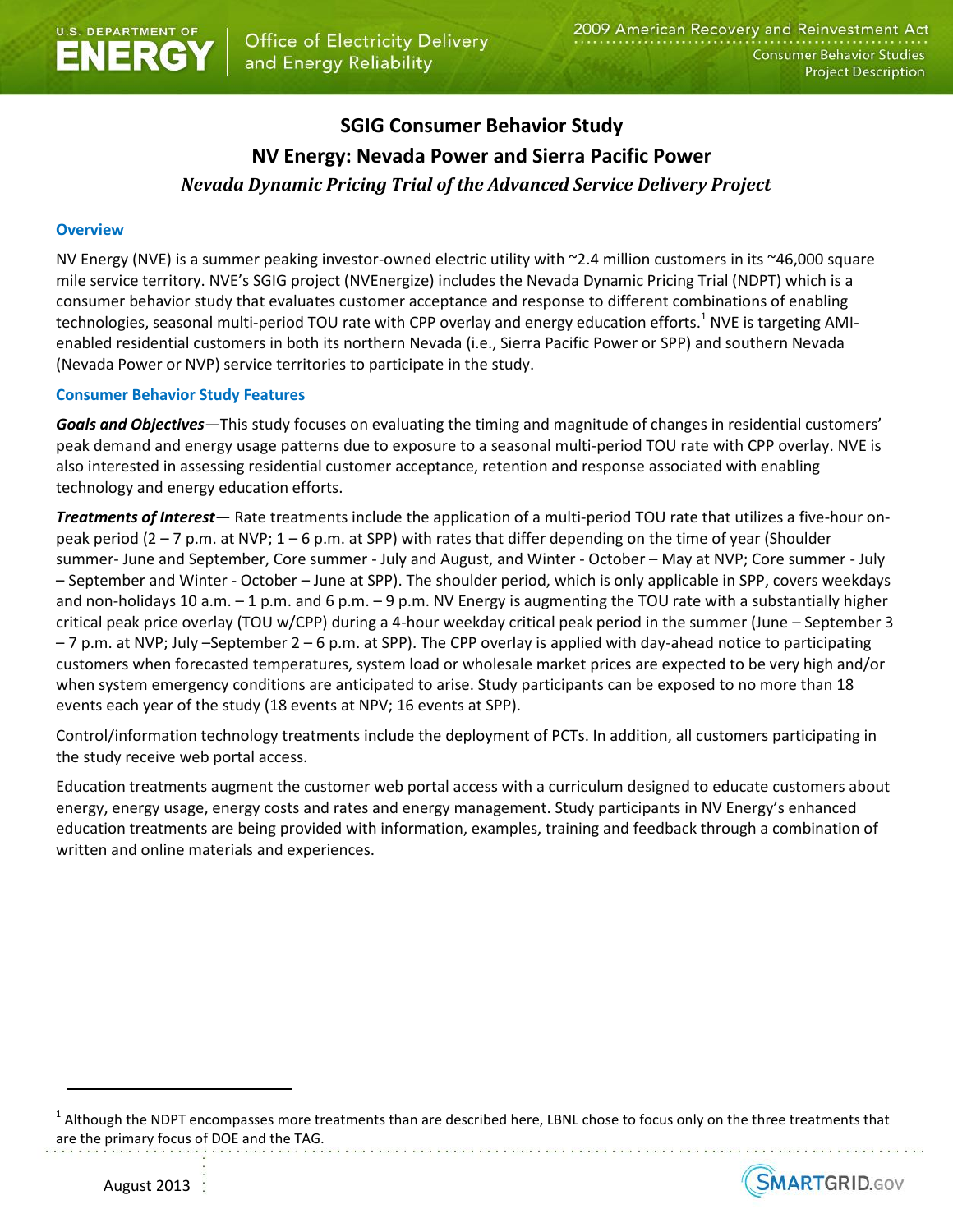**NV Energy** *(continued)*

| <b>Period</b>                         | <b>TOU w/CPP (NVP)</b> | <b>TOU w/CPP (SPP)</b> |
|---------------------------------------|------------------------|------------------------|
| Shoulder Summer Off-Peak              | 7.333                  |                        |
| <b>Shoulder Summer Peak</b>           | 12.670                 |                        |
| <b>Shoulder Summer Critical Event</b> | 43.962                 |                        |
| Core Summer Off-Peak                  | 7.333                  | 6.898                  |
| Core Summer Shoulder                  | n/a                    | 21.309                 |
| <b>Core Summer Peak</b>               | 38.081                 | 34.435                 |
| <b>Core Summer Critical Event</b>     | 75.920                 | 58.093                 |
| Winter Off-Peak                       | 7.333                  | 6.898                  |
| <b>Winter Peak</b>                    | 7.333                  | 10.219                 |

## **NV Energy Rate Levels (¢/kWh)**

*Experimental Design—* The study uses a randomized encouragement design (see Figure 10 and Figure 11). A stratified random sample of AMI-enabled customers in the service territory who meet certain eligibility criteria are assigned to one of two pools of customers: one acts as the control group (i.e., remain on the existing flat rate without receiving an invitation for the time-based rate, technology or enhanced education) while the other receives an invitation to opt in to the study where participating customers receive a single specific offer of treatment that is a combination of the rate, control/information technology and/or education material. Offers to participate in the study for the specific identified treatment are made at random to customers from the pool until the samples are filled or the pool is exhausted. Data from customers who are offered the specific identified treatment but eschew the offer are nonetheless included in the study's evaluation effort, as well as data from customers in the control group who are not offered the treatments.<sup>2</sup> All customers who opt in to the study by accepting their treatment offer are then screened to ensure they qualify to potentially receive a treatment.

*Enrollment Incentives and Retention Activities—* Participating customers receive bill protection that ensures that they pay no more than what they have would have paid under the existing flat rate during the first twelve months of participation in any rate treatment. After this twelve month period is over, the bill protection is removed.

*Sample Size Requirements—*Sample size requirements are shown in the table below.

Office of Electricity Delivery

and Energy Reliability

**NERG** 

# **Experimental Cell NVP** SPP TOU w/CPP 496 248 TOU w/CPP & Enhanced Education 496 496 TOU w/CPP & Enhanced Education & PCT 496 248 Control 4,960 2,480

### **NV Energy Sample Size Requirements**

 $2$  In a randomized encouragement design, customers are "encouraged" to take up the treatment but some may not do so. The evaluation of the treatment effect in such a design necessitates including both the customers who actually took up the treatment and those who did not. In aggregate, this "treatment" group can be compared against a randomly drawn control group from the general population, which would likewise be comprised of those who, if given the offer of treatment, would accept it as well as those who would reject the offer. This randomly drawn control group from the customer population is therefore, in expectation, an unbiased counterfactual to the behavior of the treatment group.



 $\overline{\phantom{a}}$